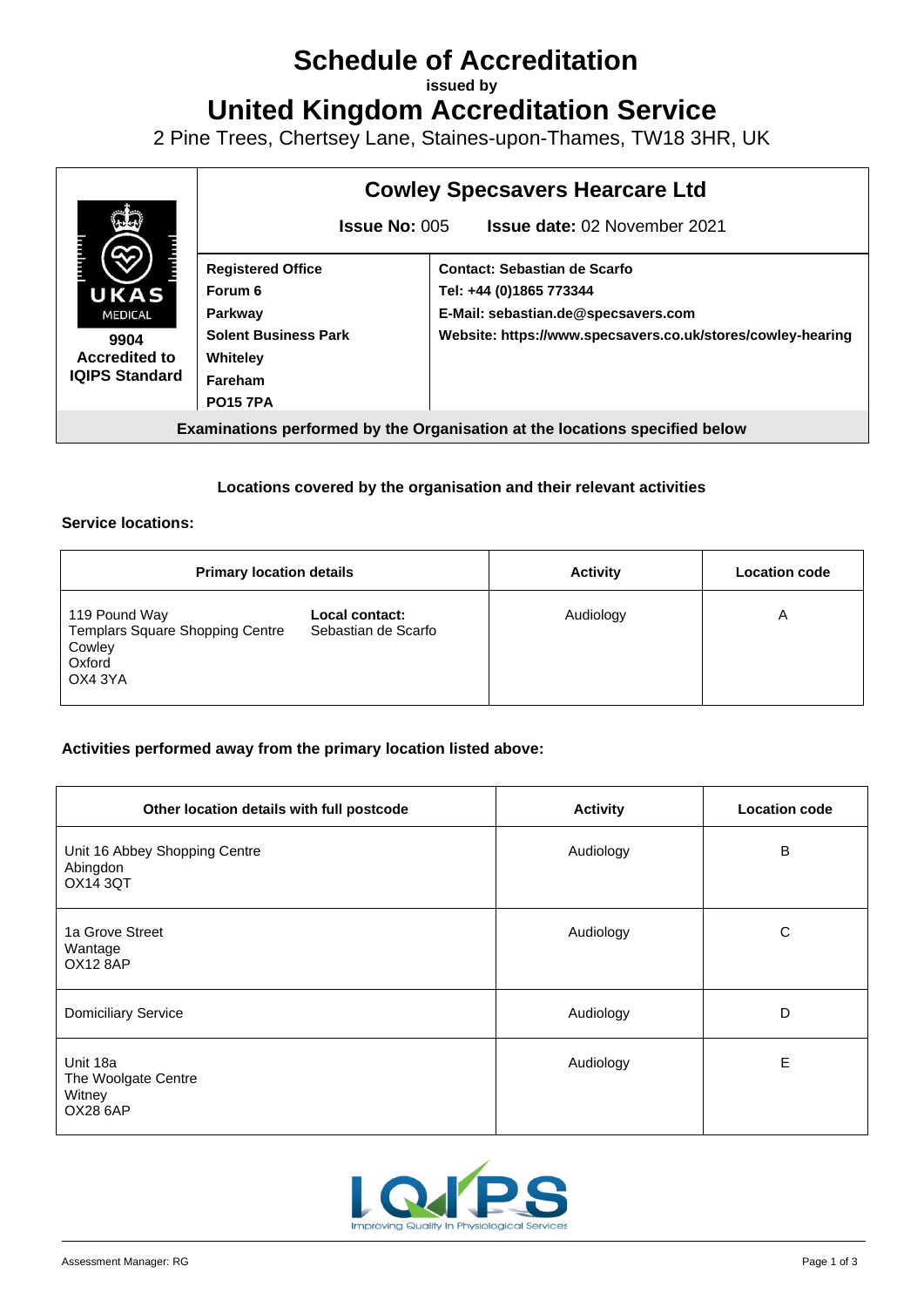

# **Examinations performed by the Organisation at the locations specified below**

### DETAIL OF ACCREDITATION

| Modality  | Type of Examination/Procedure Performed                                                                                                                                                                                                                                                                         | Equipment used                                                                                                                                        | Location<br>Code |
|-----------|-----------------------------------------------------------------------------------------------------------------------------------------------------------------------------------------------------------------------------------------------------------------------------------------------------------------|-------------------------------------------------------------------------------------------------------------------------------------------------------|------------------|
| Audiology | <b>Adult Hearing Services</b><br>Otoscopy<br><b>History Taking</b><br><b>Pure Tone Audiometry</b><br><b>Loudness Discomfort Levels</b><br><b>Glasgow Hearing Aid Benefit Profile</b><br>Impression Taking<br><b>Hearing Aid Fitting</b><br><b>Real Ear Measurement</b><br>Hearing Aid Diagnostics & Adjustments | Unity 2 audiometer<br>Heine Otoscope<br>Heine Pen Light<br>Tek Man Handyman<br>SLM's<br>USB Hi Pro<br><b>Toshiba Laptop</b><br>Syringe                | Α                |
|           |                                                                                                                                                                                                                                                                                                                 |                                                                                                                                                       |                  |
| Audiology | <b>Adult Hearing Services</b><br>Otoscopy<br><b>History Taking</b><br><b>Pure Tone Audiometry</b><br><b>Loudness Discomfort Levels</b><br><b>Glasgow Hearing Aid Benefit Profile</b><br><b>Impression Taking</b><br>Hearing Aid Fitting<br><b>Real Ear Measurement</b><br>Hearing Aid Diagnostics & Adjustments | Unity 2 audiometer<br>Heine Otoscope<br>Heine Pen Light<br>Tek Man Handyman<br>SLM's<br>USB Hi Pro<br><b>Toshiba Laptop</b><br>Syringe                | B                |
| Audiology | <b>Adult Hearing Services</b><br>Otoscopy<br><b>History Taking</b><br><b>Pure Tone Audiometry</b><br><b>Loudness Discomfort Levels</b><br><b>Glasgow Hearing Aid Benefit Profile</b><br><b>Impression Taking</b><br>Hearing Aid Fitting<br><b>Real Ear Measurement</b><br>Hearing Aid Diagnostics & Adjustments | Unity 3 audiometer<br>Heine Otoscope<br>Heine Pen Light<br>Tek Man Handyman<br>SLM's<br>USB Hi Pro<br>Connex link<br><b>Toshiba Laptop</b><br>Syringe | C                |